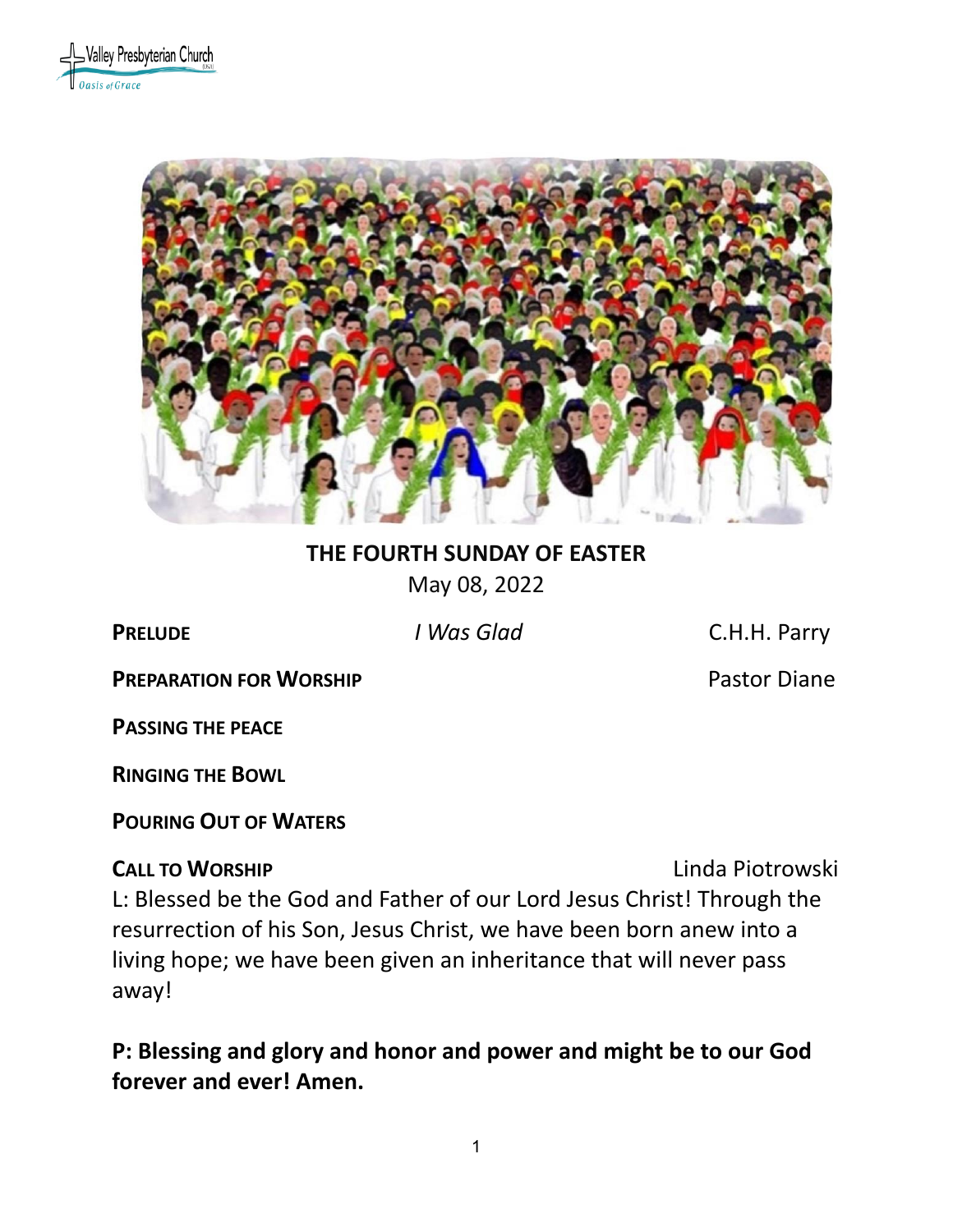

## **OPENING HYMN** *You Servants of God, Your Master Proclaim* 299

#### **CALL TO PRAYER**

Master, Savior, Shepherd, Messiah—we know Jesus by many names. God's presence fills our lives—all that we are and all that we have comes from God; all that God does declares God's love for us. Having heard these words, let us say our Prayer of Confession together.

#### **UNISON PRAYER OF CONFESSION**

**When trouble comes, when adversity plagues us, we wonder where you are; we even wonder who you are. How quickly we forget that you are always with us. Dispel our gloom and despair. Change our garments of darkness into robes of dazzling light. Spread your table before us, and feed us from your hand. Lead us in the paths of righteousness, for it is in your name that we pray.** 

*(Silent prayer)* Amen

#### **ASSURANCE OF PARDON**

Even in the darkest valley, though death's shadow may threaten us, we need not fear, for the Lord is with us. No one or nothing can snatch us out of the Lord's hand. Friends, believe the Good News of the Gospel. In Jesus Christ, we are forgiven.

## **HOLY, HOLY, HOLY** 562

Holy, holy, holy Lord, God of power and might, Holy, holy, holy Lord, God of power and might, Heaven and earth are full, full of your glory, Hosanna in the highest, hosanna in the highest. Blessed is he who comes in the name of the Lord. Hosanna in the highest, hosanna in the highest.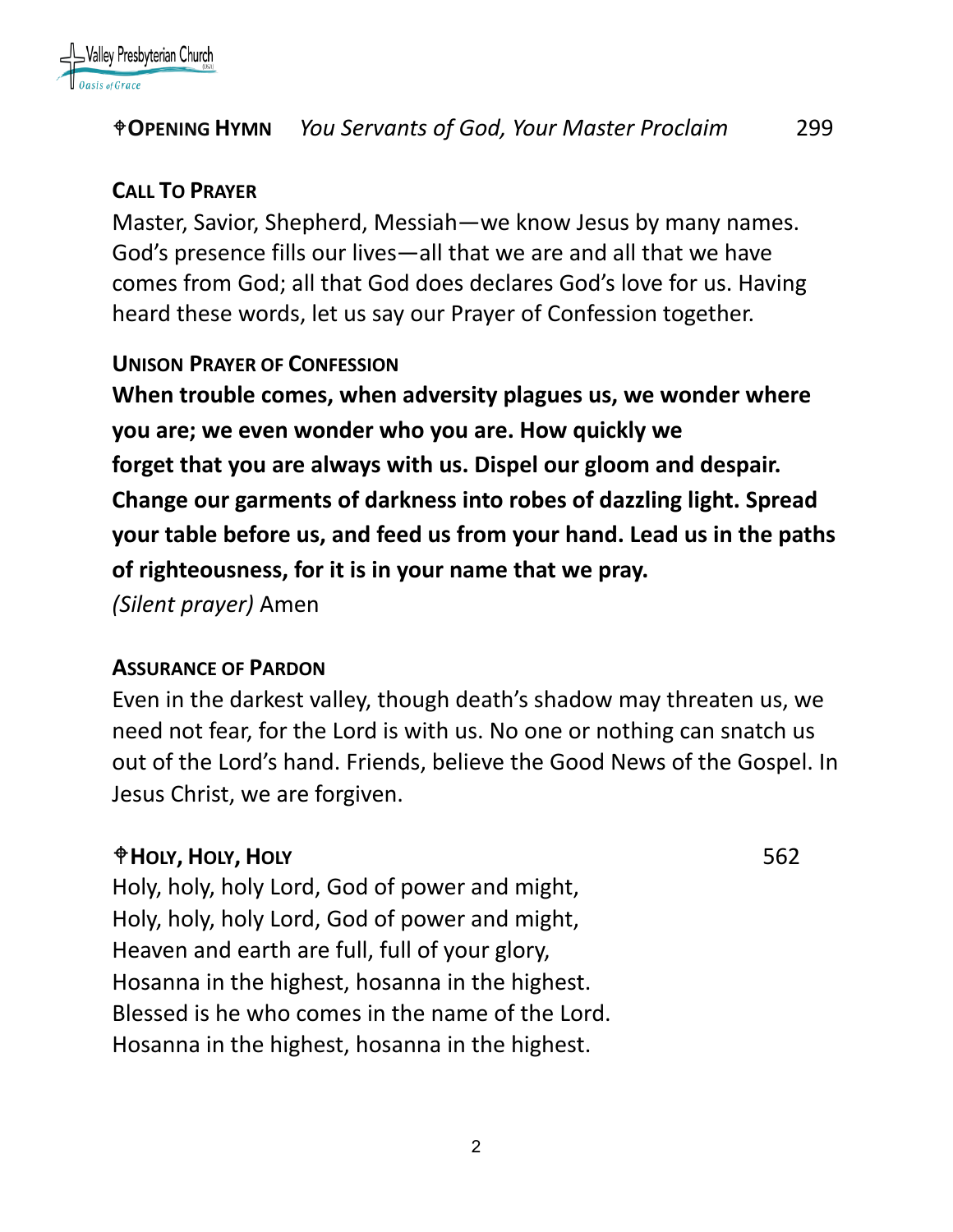

## **ANTHEM** *The Lord Bless You and Keep You* P. Lutkin

The Lord bless you and keep you, The Lord lift his countenance upon you; And give you peace, The Lord make his face to shine upon you, And be gracious unto you, The Lord be gracious unto you. Amen

## **PASTORAL PRAYER/LORD'S PRAYER**

**Our Father who art in heaven, hallowed be thy name. Thy kingdom come, thy will be done, on earth as it is in heaven. Give us this day our daily bread; and forgive us our sins, as we forgive those who sin against us; and lead us not into temptation, but deliver us from evil. For thine is the kingdom and the power and the glory, forever. Amen.**

**CHORAL RESPONSE**

## **CHILDREN'S TIME**

**SCRIPTURE SCRIPTURE Revelation 7:9-17** 

After this I looked, and there before me was a great multitude that no one could count, from every nation, tribe, people and language, standing before the throne and before the Lamb. They were wearing white robes and were holding palm branches in their hands. And they cried out in a loud voice:

"Salvation belongs to our God, who sits on the throne, and to the Lamb."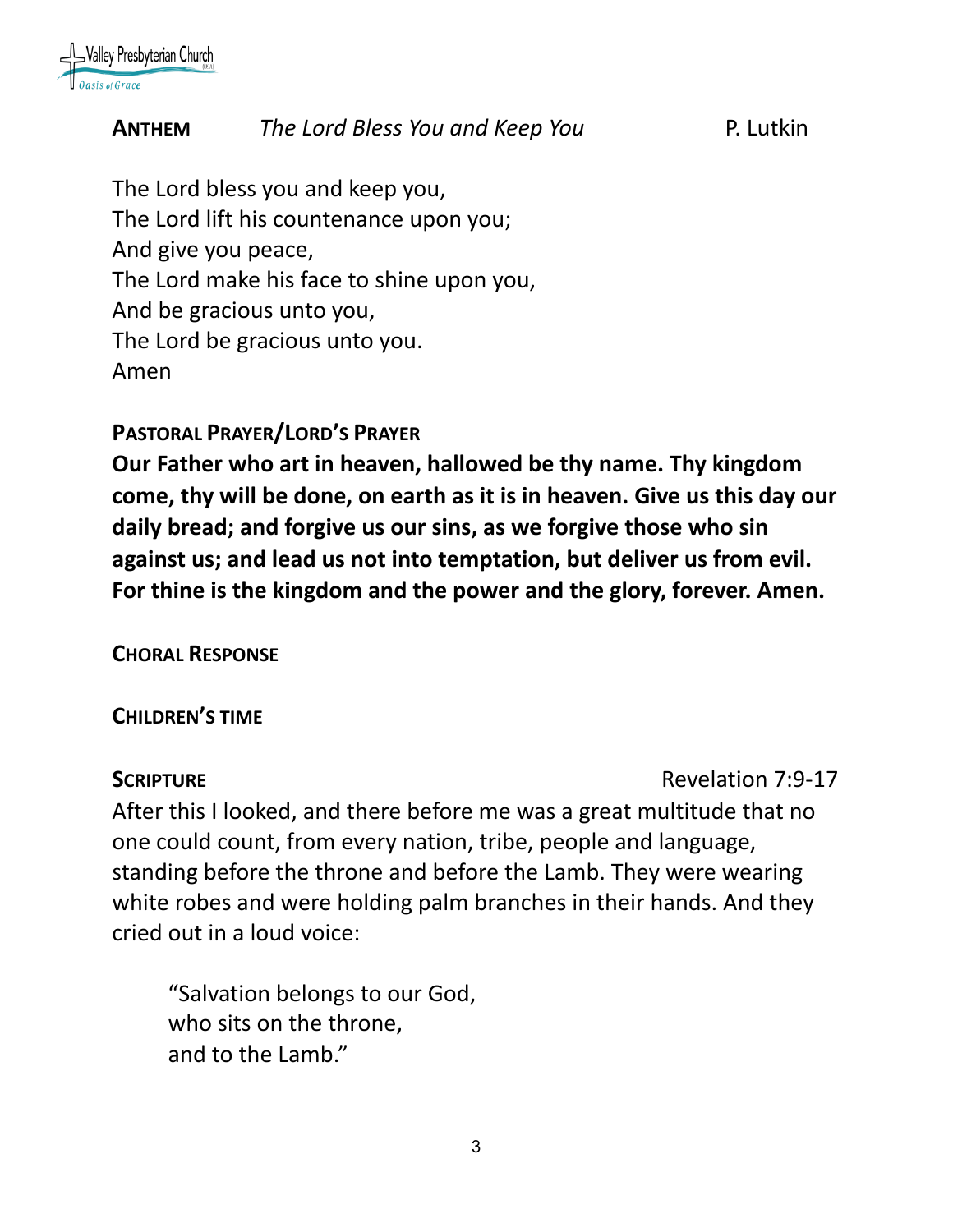

All the angels were standing around the throne and around the elders and the four living creatures. They fell down on their faces before the throne and worshiped God, saying:

"Amen! Praise and glory and wisdom and thanks and honor and power and strength be to our God for ever and ever.

Then one of the elders asked me, "These in white robes—who are they, and where did they come from?"

I answered, "Sir, you know."

And he said, "These are they who have come out of the great tribulation; they have washed their robes and made them white in the blood of the Lamb. Therefore,

"they are before the throne of God and serve him day and night in his temple; and he who sits on the throne will shelter them with his presence. 'Never again will they hunger; never again will they thirst. The sun will not beat down on them,' nor any scorching heat. For the Lamb at the center of the throne will be their shepherd; 'he will lead them to springs of living water.' 'And God will wipe away every tear from their eyes.'"

**SERMON** Silent Partners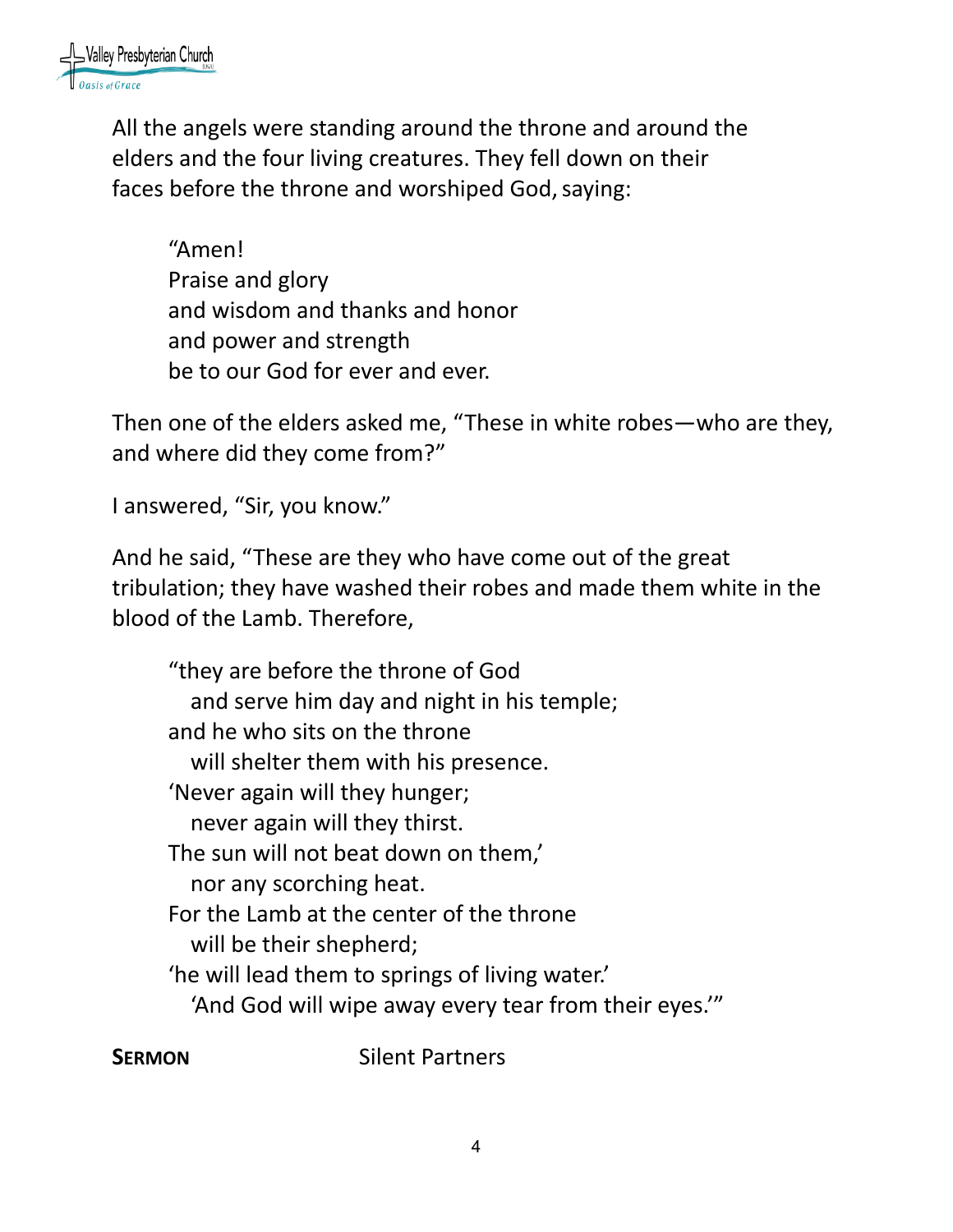

**AFFIRMATION OF FAITH** The Apostle's Creed 35 I believe in God, the Father almighty, maker of heaven and earth. And in Jesus Christ, his only Son, our Lord, who was conceived by the Holy Ghost, born of the Virgin Mary, suffered under Pontius Pilate, was crucified, died, and buried; he descended into hell. The third day he rose again from the dead. He ascended into heaven and sitteth at the right hand of God the Father Almighty from thence he shall come to judge the quick and the dead. I believe in the Holy Ghost, the holy catholic church, the communion of saints, the forgiveness of sins, the resurrection of the body, and the life everlasting. Amen.

| $\bigoplus$ HYMN | <b>For All the Saints</b> | 326 |
|------------------|---------------------------|-----|
|                  |                           |     |

**CALL FOR OFFERING**

**OFFERTORY** *My Tribute* **A. Crouch/Arr. J. Wilson** 

*\*If you haven't already done so, please print your name in the Fellowship Register.*

*\* If you have a special prayer request, please fill out the blue card in front of you and place it in the offertory. Our Pastors and the Prayer Ministry Team will pray for your request. There is also a box in the Narthex you may place it in as well.*

| <b><i><u>ODOXOLOGY</u></i></b>            | 606 |
|-------------------------------------------|-----|
| Praise God, from whom all blessings flow; |     |
| Praise him, all creatures here below;     |     |
| Praise him above, ye heavenly host;       |     |
| Praise Father, Son, and Holy Ghost. Amen. |     |
|                                           |     |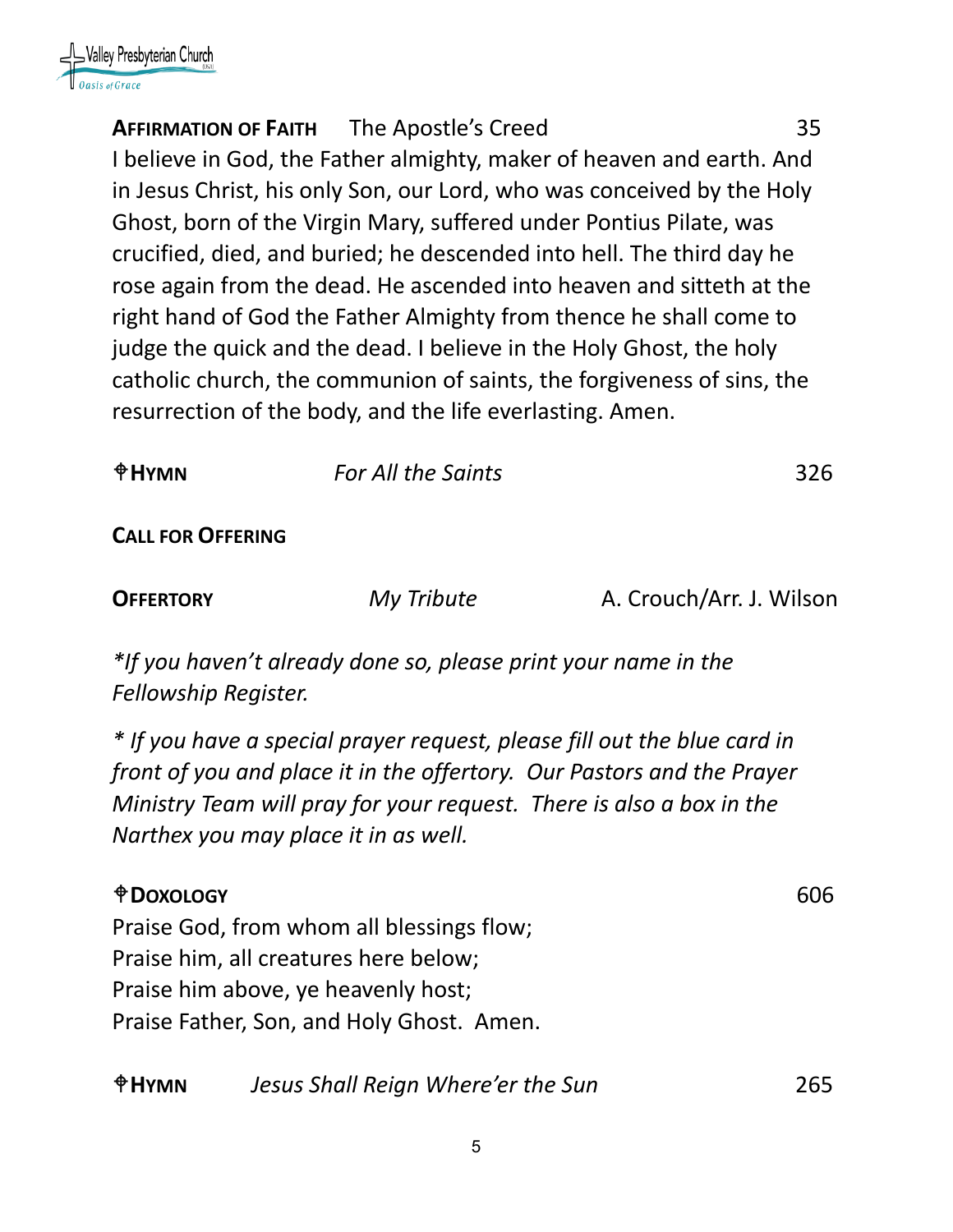

### **CHARGE AND BENEDICTION**

**CONGREGATIONAL RESPONSE** *Because He Lives* Because he lives, I can face tomorrow, Because he lives, all fear is gone; Because I know, he holds the future, And life is worth the living, Just because he lives!

**POSTLUDE** *Invocation on 'Holy, Holy, Holy'* Arr. A. Fedak

#### **All those who are able, please stand**

…………………………………………………………………………………………………….. **All Worship Services are available for replay on our website.** 

[www.valleypres.net](http://www.valleypres.net/)

#### **Flowers for the Sanctuary Provided by**:

The Chulick Family, in honor of Maxine Hobbs.

**The Roses on the Baptismal Font are in honor of:** Stu Howerter, who passed away on Friday, April 29, 2022, and Lorna Kitchak, who passed away on Monday, May 2, 2022.

**Please remember those hospitalized or in rehabilitation:** 

Bonnie Wollin, Marlene Farver, Margaret Moore, Joan Briggs.

#### **How Martin Luther Changed History**

Thursday, May 12 & 19 at 4:00 p.m. via Zoom, by Bud Landry In this Zoom course, we will explore the life and times of Martin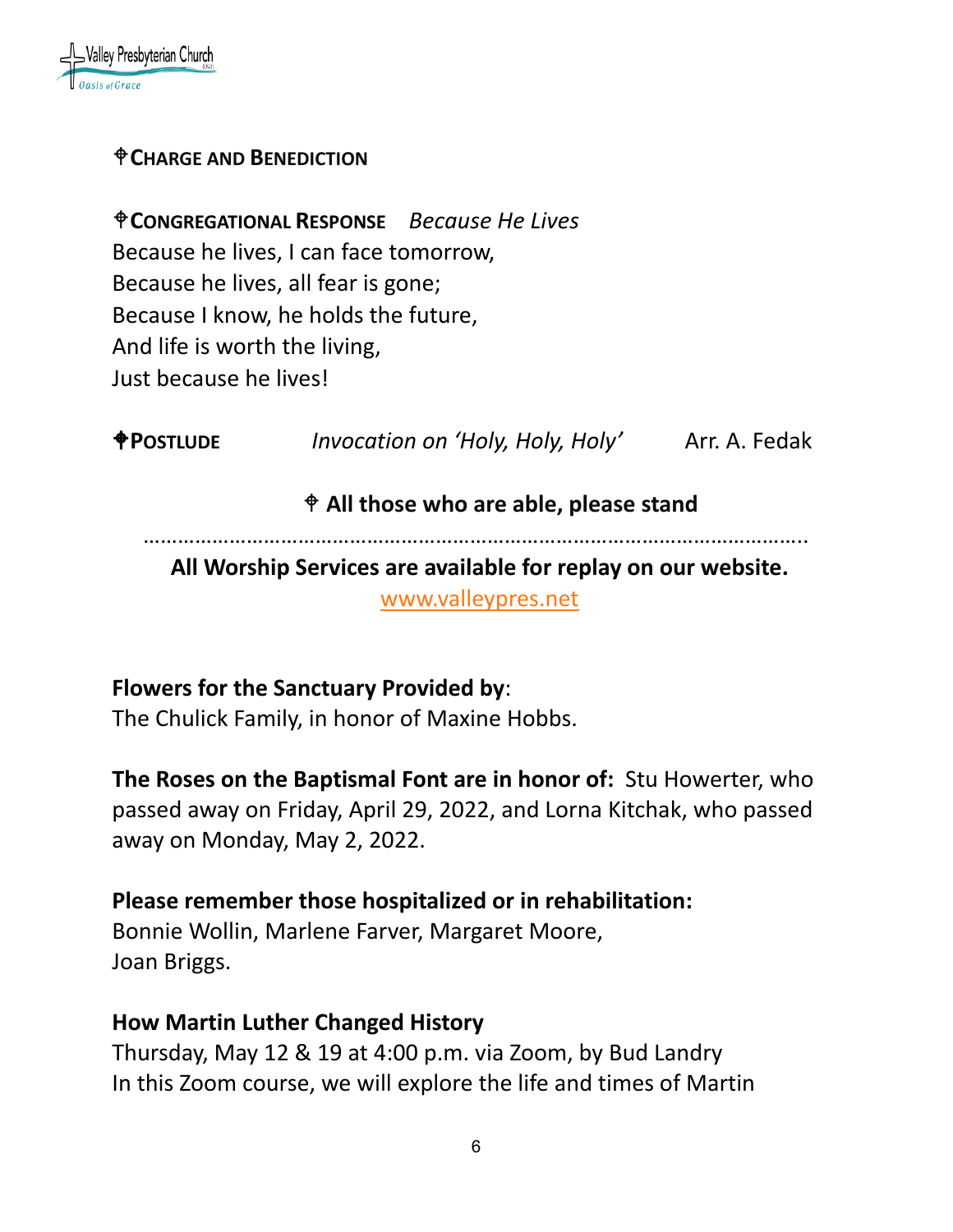

Luther and how he changed history and the course of Western Civilization. Join me at Bud Landry's Personal Meeting Room <https://my-gcu-edu.zoom.us/j/5904813442> Passcode: Tucson.

**The Sunday Fellowship team** is looking for volunteers who can help setup, serve, and clean-up in the months of May, June, and beyond. This invitation is open to both males and females.

Please sign up in the Fellowship Hall during Sunday Fellowship.

**WELCOME** to all who enter this place. Drink deeply of the living waters of God's grace as we worship together in spirit.

**VISITORS:** Consider yourself at home while you are here! Please pick up a Visitor's Information Packet, if you would like more information about our church, visit us at valleypres.net where you can sign up for our daily email blasts and monthly newsletter. Children are invited to worship in the sanctuary then attend Sunday School after Children's Time.

|                                                          |                      |         | VPC Financial - Attendance / On-Line Viewing Metrics   |       |
|----------------------------------------------------------|----------------------|---------|--------------------------------------------------------|-------|
| Monthly Giving Support Contributions                     |                      |         | Weekly Attendance / Viewing                            |       |
| April-2022                                               |                      |         | Through Week #18 (05/01/22)                            |       |
| Monthly Giving Support                                   |                      | 70,220  | Weekly Attendance Sanctuary                            | 203   |
| Monthly Giving Budget                                    |                      | 70,443  | * YTD 2022 Attendance Sanctuary                        | 5,005 |
| *YTD Giving Support                                      |                      | 287,434 | ** Weekly Viewing On-Line                              | 122   |
| *YTD Giving Budget                                       |                      | 345,408 | ** YTD 2022 Viewing On-Line                            | 3,372 |
|                                                          |                      |         | * YTD 2022 Attendance / On-Line                        | 8,377 |
|                                                          |                      |         | * YTD 2021 Attendance Sanctuary                        | 2,417 |
|                                                          | * YTD = Year to Date |         | ** Number of on-line devices tuned into Sunday service |       |
| D. Brooks - VPC treasurer - dxb38@cox.net - 520-399-3959 |                      |         | 2022 Per Capita is \$41.50 per member                  |       |

We are glad you have joined us today.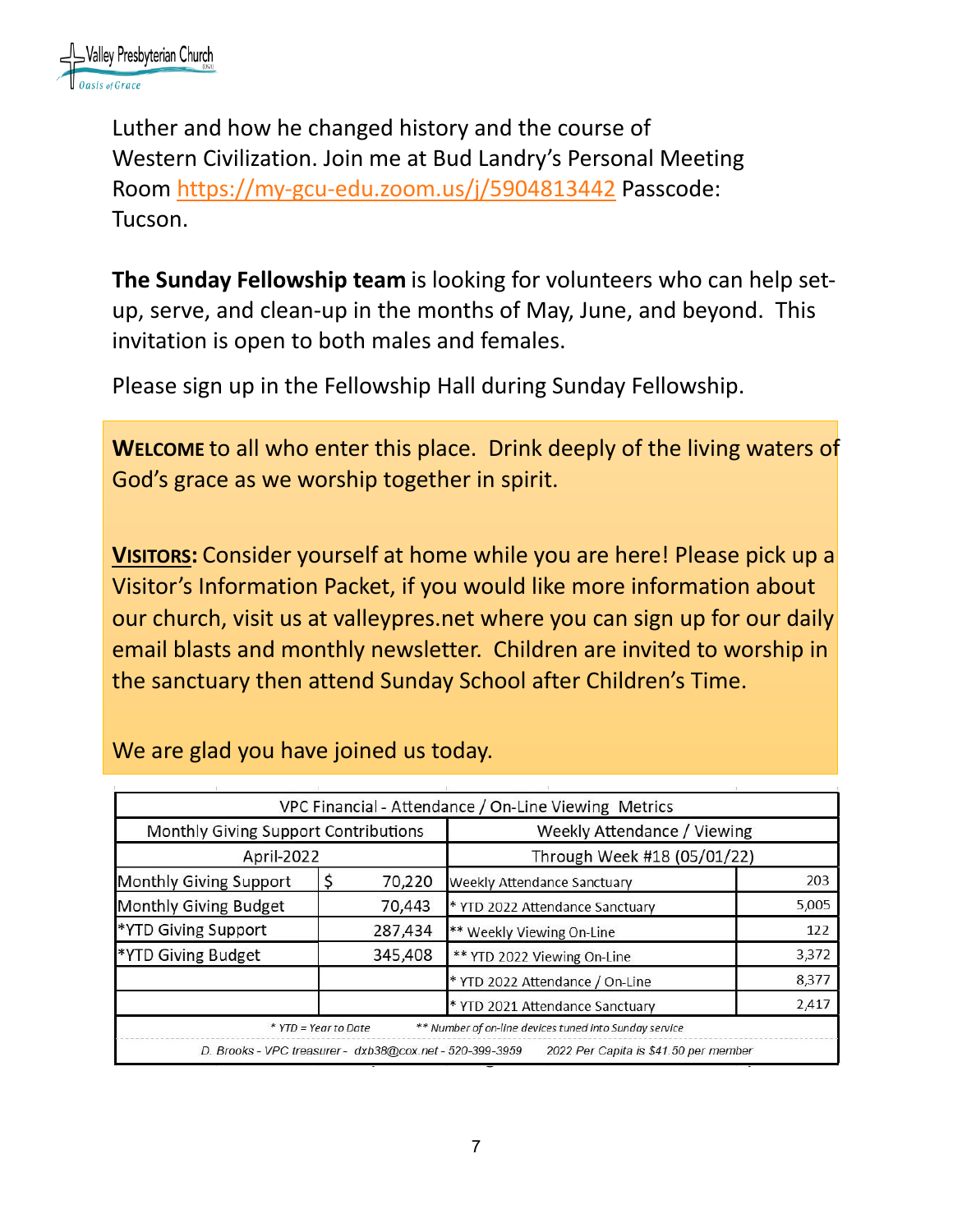

## **Monday, May 9**

| $9:00$ am  | Parkinson's Chair Exercises              |
|------------|------------------------------------------|
| $9:00$ am  | <b>Faith Formation Committee Meeting</b> |
| $10:00$ am | Patio Sale Team Meeting                  |

## **Tuesday, May 10**

| $8:45$ am  | <b>Mission Committee Meeting</b> |
|------------|----------------------------------|
| $9:00$ am  | <b>Cardio Drumming</b>           |
| $9:30$ am  | <b>Prayer Ministry</b>           |
| $11:00$ am | <b>Network of Caring Meeting</b> |
| $2:00$ pm  | Joyful Spirit Ensemble Rehearsal |
|            |                                  |

# **Wednesday, May 11**

- 9:00 am Deacon's Meeting
- 9:00 am Parkinson's Chair Exercises
- 10:00 am Chair Exercise with Mia Lee Cooper
- 1:00 pm Miriam Circle
- 1:30 pm Buildings & Grounds Committee
- 2:00 pm Bell Rehearsal
- 3:15 pm Choir Rehearsal

## **Thursday, May 12**

- 8:00 am Patio Sale Sort
- 9:00 am Faith & Health Committee
- 4:00 pm How Martin Luther Changed History-Zoom

## **Friday, May 13**

- 9:00 am Parkinson's Chair Exercises 9:00 am Stephen Ministry CE, Peer Group
- 9:00 am PEO Chapter DA